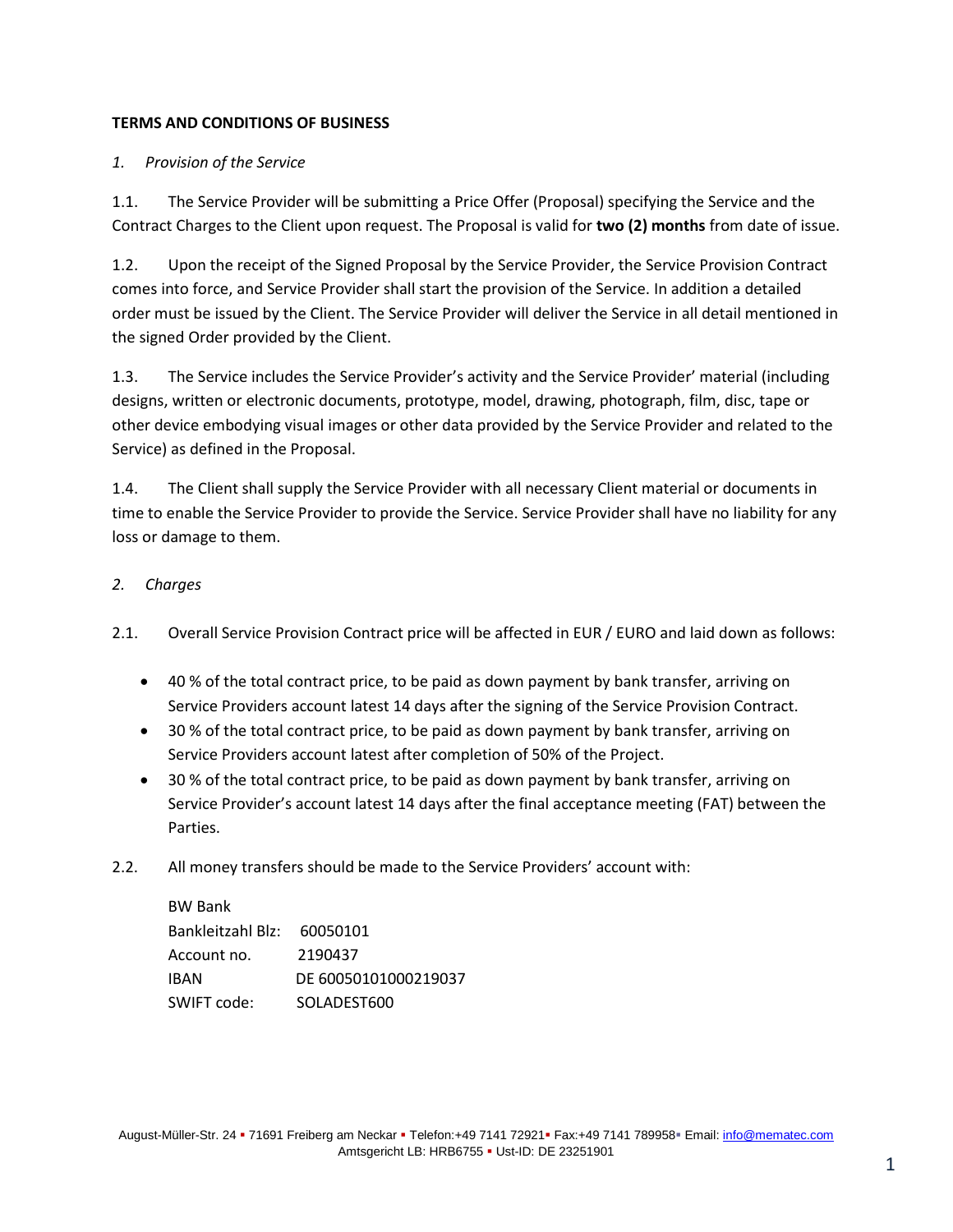2.3. Bank charges and costs of money transfer in the country of the Service Provider will be covered by the Service Provider, all other bank charges and costs will be covered by the Client.

2.4. Any delay in receipt of payments may result in delivery delays and in application of bank interest rate in amount of 0.05 % of contract price per day.

2.5. After successful FAT, the Service Provider will send the Client the following documents in copy and in original:

- Detailed invoice
- URS, FDS and FAT for the moulding tools
- Bill of Materials
- Qualification documents as IQ, OQ, PQ

2.6. The Service Provider will immediately confirm the Client, the receipt of down payment on his bank account and confirm delivery date.

2.7 The Client shall pay the Contract Charges as scheduled within 14 days of date of invoice.

2.8. The amount of the payment is always without VAT. VAT would come in addition if the customer cannot supply the international VAT number.

2.9 Where the Proposal includes cost estimates, Service Provider will review the requirements and confirm the cost before starting the next phase.

### 3. *Rights in Client Material and Service Provider Material*

3.1. The intellectual property and other ownership rights in any Service Provider material developed for the purpose of the Service shall remain the Service Provider's property.

3.2. Any Client material which is designated by the Client and any Service Provider's material shall be kept confidential by the Service Provider. All Service Provider material shall be kept confidential by the Client. The foregoing shall not apply to any material which is within public knowledge at the time when it is provided by either party and shall cease to apply if at any future time it becomes within public knowledge through no fault of the other party.

3.3. The Client warrants that any Client material and its use by the Service Provider in the Service will not infringe the rights of any third party and the Client shall indemnify Service Provider against any loss damages costs expenses or other claims arising from any such infringement.

### *4. Signed Contract*

4.1. The Service Provision Contract embodies the entire understanding of the Parties with respect to the subject matter hereof and supersedes and replaces any and all prior understandings and arrangements, oral or written between or among the Parties.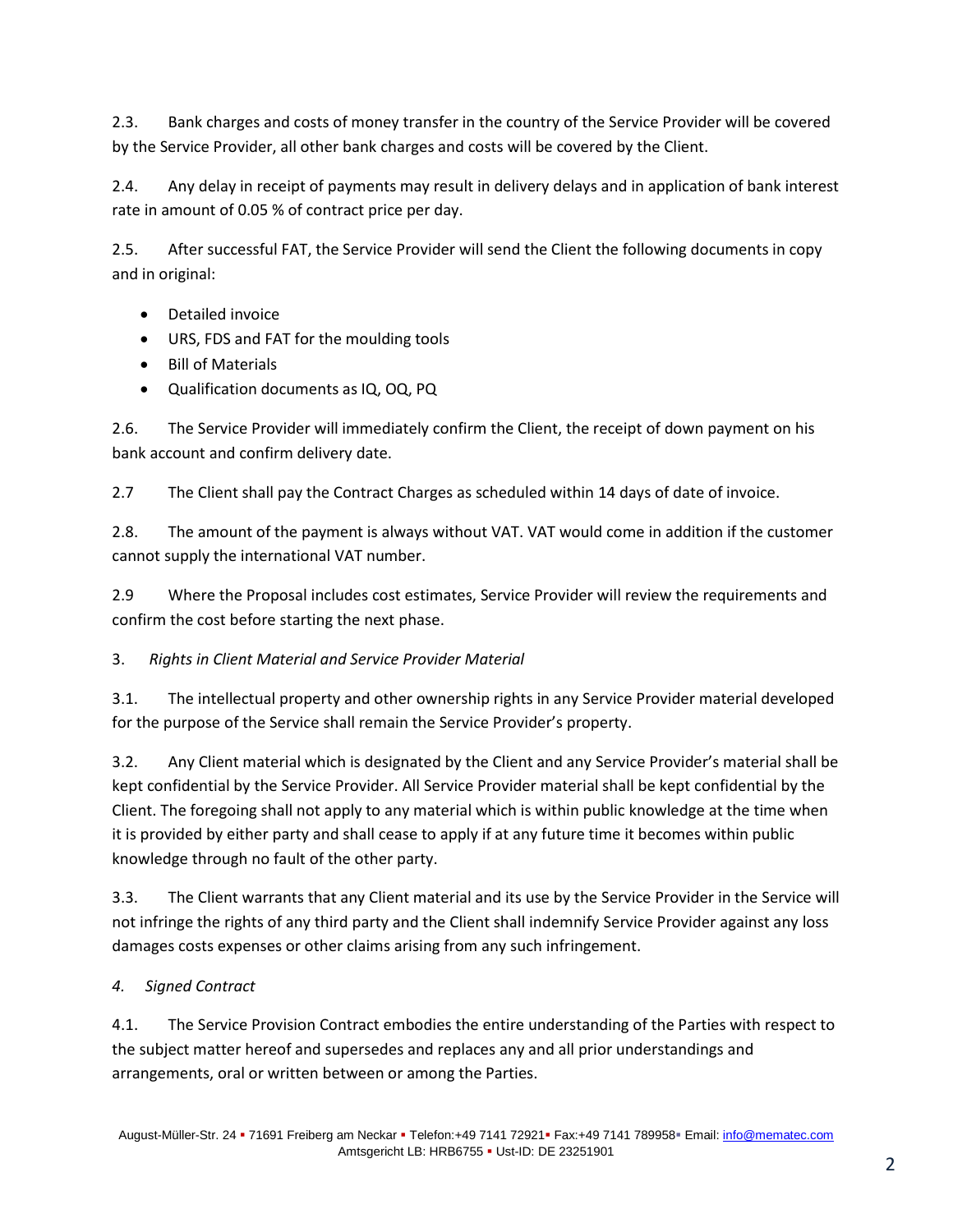4.2. No amendment to or modification of or waiver to the Service Provision Contract shall be binding unless made in writing and signed by each of the Parties.

4.3. The Service Provision Contract shall be binding upon and inure to the benefit of the Parties and their respective heirs, legal representatives and successors.

4.4. Nothing in the Service Provision Contract or in the relationship between the Client and the Service Provider will place the Parties in a partnership or joint venture.

## *5. Termination*

5.1. Either party shall be entitled to terminate the Service Provision Contract at any time by giving not less than 14 weeks written notice in which case the Contract Charges incurred up to the date of expiry of the notice shall be invoiced on termination. All Services provided up to the date of expiry of the notice, provided in full as well as in part, will be invoiced in full to the Client.

## *6. Warranties and Liability*

6.1. Wherever the Service Provider supplies or specifies in connection with the Service any third party goods materials or processes, the Service Provider does not give any warranty guarantee or other terms as to their quality fitness for purpose or otherwise.

6.2. Neither Party is liable to the other Party in connection with the Service Provision Contract for any indirect, special or consequential loss or damage, including loss of profit, loss of reputation, loss of business, stoppage time or loss or depletion of goodwill or costs in connection with recalls.

6.3. Nothing in The Service Provision Contract excludes or limits either Party's liability for death or personal injury; for fraud or fraudulent misrepresentation; or any liability which cannot legally be excluded or limited (e.g. German Product Liability Act, ProduktHG).

6.4. The Service Provider shall have no liability to the Client for any loss damage costs expenses or other claims for compensation arising from any Client material or instructions supplied by the Client which are incomplete, incorrect, inaccurate, illegible, out of sequence or in the wrong form, or arising from their late or non-arrival, or any other act or omission of the Client.

6.5. The Service Provider does not warrant that any product resulting from the Service meets with any standard or specification other than those expressly set out in the Proposal.

6.6. Service Provider's total aggregate liability in connection with the Service Provision Contract shall not exceed 40% of the charges paid.

# *7. Force Majeure*

7.1. Time limits specified in the Proposal are estimates only. Should any Force Majeure circumstances arise (strike, fire, flood, earthquake, epidemics and other natural calamities as well as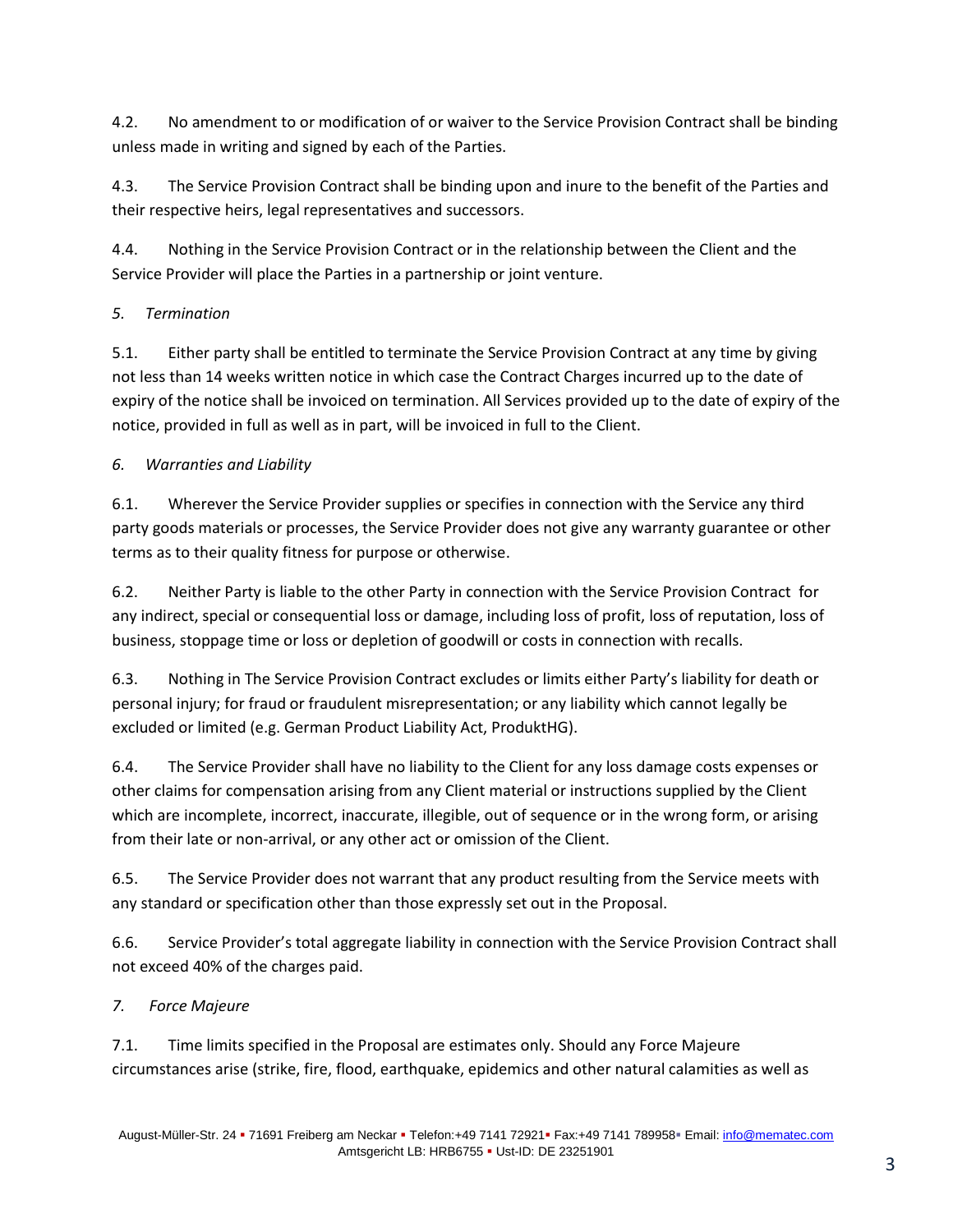economic sanctions) then the delivery date stipulated in the contract shall be correspondingly extended for the period of time of action of these circumstances.

7.2. The Service Provider undertakes immediately to inform by E-Mail, Letter or Telefax the Client of the beginning and cessation of the Force Majeure circumstances affecting the execution of the Contract.

7.3. If Force Majeure circumstances last longer than 6 months, the parties agree to find at that time a solution that could satisfy both of them.

*8. General*

8.1. All Enclosures and Appendices to the Service Provision Contract form an integral part thereof.

8.2. All Amendments and Addenda to the Service Provision Contract are valid only when being drawn up in writing and signed by authorized persons of both parties.

8.3. Neither of parties shall be entitled to transfer its rights and obligations under the Service Provision Contract to any third party without written consent of the other party.

8.4. All the negotiations and correspondence carried on before signing the Service Provision Contract should be considered as null and void.

8.5. The Service Provision Contract shall come into force by signing of both parties and transferred down payment arriving on Service Providers account.

8.6. Any photocopy or fax copy of this contract have equal juristic rights to originals, in case they are stamped and signed by both of the parties.

8.7. Any notice under these Terms shall be in writing addressed to the other party at its principal place of business.

8.8. No failure or delay by either party in exercising any of its rights under the Service Provision Contract shall be deemed to be a waiver of that right and no waiver by either party of any breach of the Contract by the other shall be considered as a waiver of any subsequent breach of the same or any other provision.

8.9. The possible allowance by either of the Parties of any breach to the Service Provision Contract shall not be considered as a waiver to any of the breached provisions nor shall constitute a waiver of such Party's right to thereafter enforce every term or condition thereof.

8.10. If any provision of the conditions contained in this Terms and Conditions of Business is held by any competent authority to be invalid or unenforceable the validity of the other provisions shall not be affected.